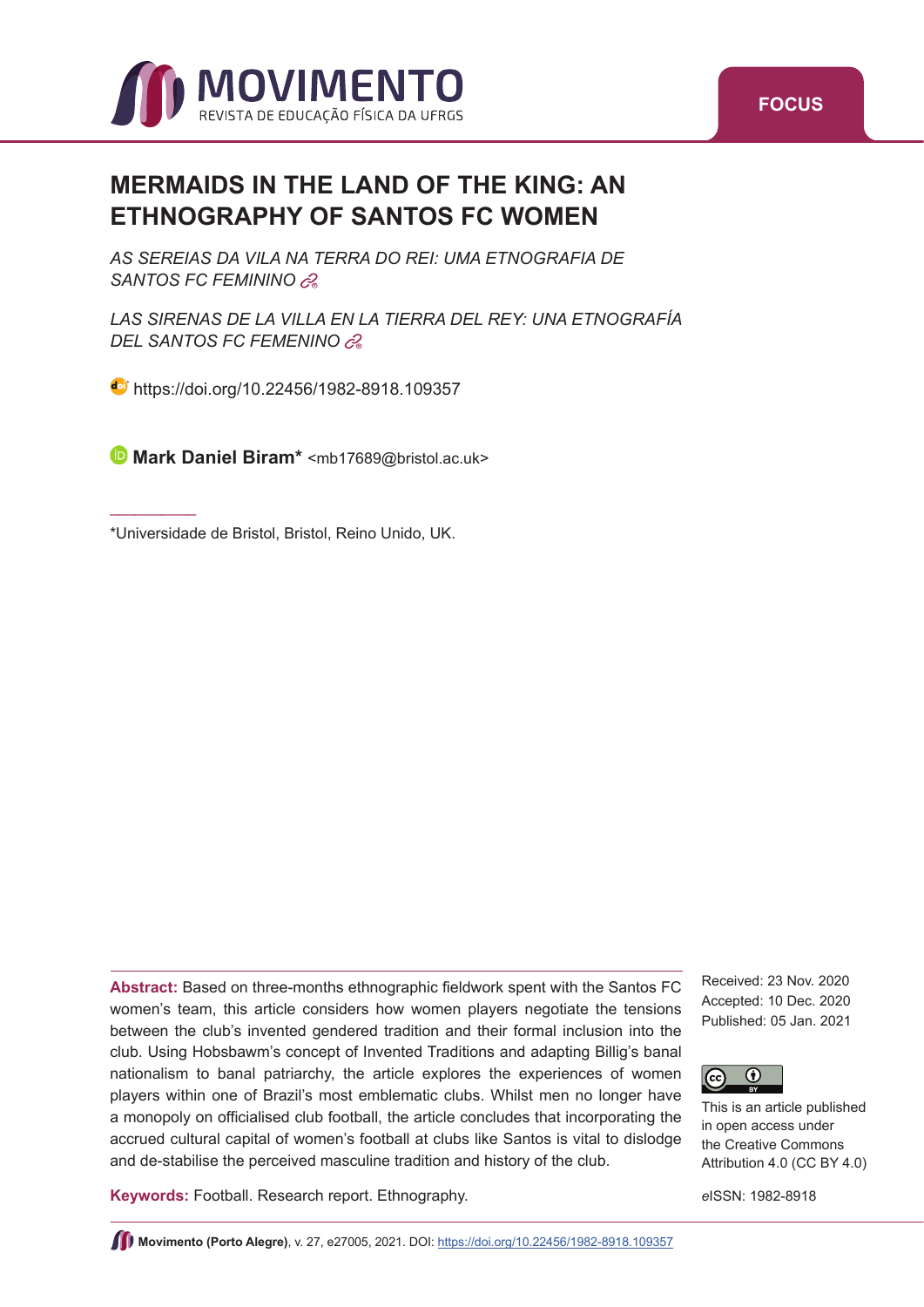#### **1 INTRODUCTION**

As I walk towards Santos FC training ground I see several murals commemorating the rich tradition of the club and its importance in establishing Brazil as the country of football (HELAL; SOARES; LOVISOLO, 2001; BOCKETTI, 2016; GOLDBLATT, 2014; KITTLESON, 2014). I am particularly taken with a quote from the great Brazilian poet Carlos Drummond de Andrade which says "the most difficult thing is not, in fact, to reach a thousand goals as Pelé did, but rather to score just one (with the style) of Pelé". With Pelé unambiguously on a pedestal above all mere mortals, I wonder: what space is there for women to dislodge such mythology and establish themselves within the discursive tradition of these clubs? The question of how women's contributions to Brazilian club football can be recognised and incorporated into hyper-masculinised club discourse and tradition has been neglected thus far. This article begins to address that lacuna by arguing that Santos FC is actually a fine example of a club where the cultural capital of women's football could be more significantly incorporated into the club's discursive tradition.

As I finally negotiate my way past security I am greeted by my contact: general manager (for women's football) Alessandro Pinto. He introduces me to some of the players who have arrived early for training. I meet Erikinha, Sandrinha and Kelly Rodrigues briefly as they warm up ready for training. Just before the session begins, I also glimpse Rosana dos Santos Augusto. I momentarily feel slightly starstruck to see a player who has contested World and Olympic finals. With none of the reticence and apprehension of the other players she greets me in confident English and immediately enquires as to what exactly I am doing here. Rosana quickly disappears with the air of someone not given to wasting time. I notice other faces I recognise – Maurine, a player of similar pedigree. Next I recognise Ketlen, who despite little fanfare, has since gone on to become Sereias all-time leading scorer and first player to score 100 goals. This underplayed achievement reminds me that whilst it is well-documented that the Santos of Pelé were the first Brazilian club to win the continental title (in 1962 and 1963), it is less well-known that the Santos of Marta was the first Brazilian club to win the women's equivalent in 2009 and 2010 (RIAL, 2013) $^{\rm 1}.$ 

# 1.1 THE LAND OF THE KING (CT REI PELÉ)

Nearing the conclusion of the session at the King Pelé training ground (CT Rei Pelé in Portuguese) another animated discussion between backroom staff ensues with players clearly within earshot. A congested and disjointed end of regional, national and continental competitions awaits. In just one week, they will face Corinthians in an evenly balanced two-legged final of the Paulista Championship 2018. With barely time to draw breath, Sereias da Vila then travel almost 4,000 kilometres to Manaus for the Copa Libertadores tournament in November 2018<sup>2</sup>.

<sup>1</sup> Marta Vieira da Silva is the only player to win the FIFA World Player of the Year award six times. Ketlen Wiggers, Maurine Gonçalves and Kelly Rodrigues were each part of the Santos FC Women 2009 and 2010 school which won the Libertadores tournament.

<sup>2</sup> Santos Women had won the Brazilian championship in 2017 to earn the privilege of representing Brazil at the continental tournament.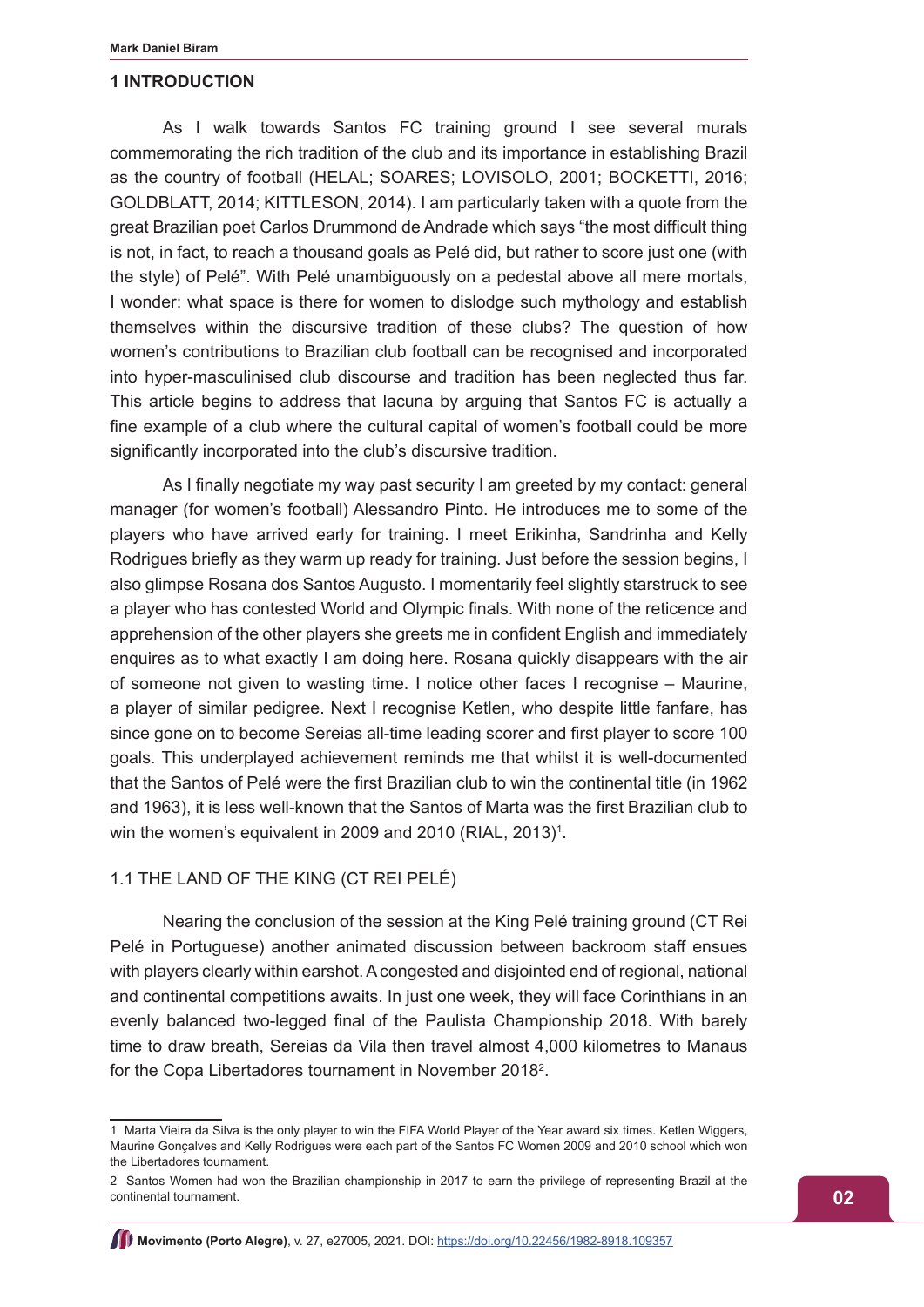Watching the hi-tech nature of a training session here, it is clear the infrastructure here is on a different level to the other clubs I have visited. I am told the facilities match any available elsewhere in Brazil and probably across the entire continent. Whilst a variety of cutting-edge training techniques take place, a number of drones fly disconcertingly above our heads assisting the computerised devices attached to each player to monitor their individual daily performance across a range of metrics. The pristine surface of Santos' training pitch feels is befitting of an ensemble of top-level professional women footballers, many of whom have accrued a range of experience across both nationally and in many cases beyond. The King Pelé Training Ground has three pitches with official dimensions. The first is the smallest pitch, used largely for youth matches with space for up to 5,000 spectators. The second intentionally has the same dimensions size as the Vila Belmiro (Santos' stadium) while the third matches the size of the municipal Morumbi in São Paulo. The impressive facility even includes a five-star hotel where the Santos (men's) first-team often stay before big games, and a sizeable purpose-built space where journalists are able to conduct interviews and press conferences with the players in a professional environment. Beyond the training facilities, way in the distance is a steep incline scattered with precarious tenement style housing stacked one on top of another. The view from the comfortable confines of a complex guarded by numerous security staff typifies the stark social divide which characterises the country and, in various and often unacknowledged ways, foregrounds many of its social interactions.

An escalation in the initially good-humoured discussion diverts my attention back to the issue at hand. Team manager Emily Lima and some of the players appear somewhat irate. It appears that after just three days training on the impeccable surface at the CT Rei Pelé, the women are being moved on to make way for the discursively legitimate custodians of the Kings' quarters – Santos FC (men). I wonder momentarily if I am missing something on account of my floundering Portuguese. I confirm I heard correctly whilst endeavouring not to look too obviously aghast or surprised. With the quality of the facilities and the number of pitches available there seems no rational reason why both the men and the women could not train here simultaneously or, if necessary, be scheduled at different times of the day. Nonetheless, the prevailing power relations here seem still to not only negate this possibility but render the suggestion of outright equality unconscionable. There was no mistake. It is patently clear that football is a world removed from other social interactions (which are also problematically gendered, but less so). Football remains an area so eminently masculine that this type of vulgar gender differentiation is often hidden in plain sight, not even acknowledged by those perpetrating it, although they surely know. The return to a status-quo where the women's team are sub-categorised at the same level as children within the club is symptomatic of this.

# 1.2 THE LAND OF THE KIDS (CT MENINOS DA VILA)

For the time-being, it would appear, Santos Women are being moved back to where I am told they spend most of their time – CT Meninos Da Vila (Vila Belmiro Boys' Training Ground). Whilst some of the players clearly recognise this as a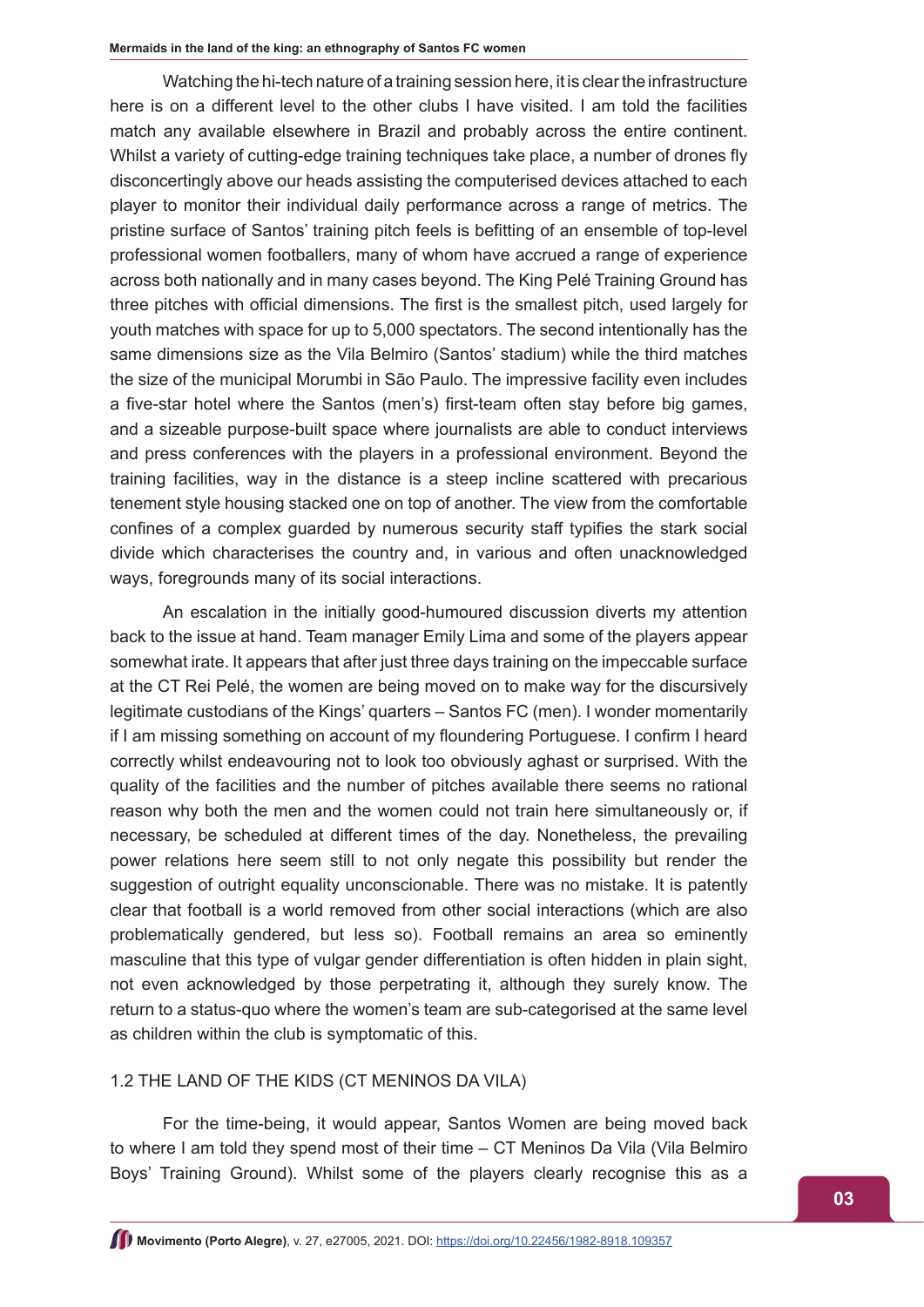#### **Mark Daniel Biram**

demeaning affront trivialising their hard-earned status as professional footballers, there is also a sense of common-sense resignation which is underpinned by the club's own insidiously patriarchal self-presentation and organisation. I have heard plenty, in confidence, about these facilities. The grass tends to be a few centimetres or even inches longer. They warned me the surface was full of bobbles, causing unpredictable bounces on the ball, or much worse, a higher likelihood of incurring injuries.

Upon arrival I realised immediately that, if anything, my informants had understated the case. The facilities at Meninos da Vila are rustic at best. The training pitch has the kind of surface upon which technical training on cohesive zippy passing are out of the question. This inevitably further stymies the development of players who often started later and with less infrastructure and facilities available than their male counterparts in the first place. Many of the players touch appears a little more erratic than when they were training at the King's training ground. The exceptional players are still able to pull off the difficult touches – Maurine manages a perfect lob over the keeper at pace and then nonchalantly wheels away as if nothing happened. She tells me later in an interview that, like so many of her generation, she grew up playing alongside boys on far worse surfaces in her native Rio Grande do Sul.

Emily Lima, noting my downcast countenance, is quick to do what comes naturally to her every day in her job. She turns a negative into a challenge or into something which would have some value in the longer term. She told me it was a good thing that I would see the full reality of Santos FC and not a falsely tamed experience designed to impress a visitor. Lima, I realise early on, is intent on ensuring just this happens and is always forthright and sincere about the things the club does right and those which she would change tomorrow given the chance. The dissatisfaction with the situation at Santos owes much to knowing that it does not have to be this way at such a well-resourced club. These are political decisions made within the club and it could be stopped immediately were there sufficient political will to do so. The players play their part, keeping the club, regional and national hierarchies under pressure in numerous ways, but the final decision still disproportionately rests with people distant from their reality. Despite undeniable strides made by women's football in recent years, in terms of priority at club level, professional grown women players are placed on a par with boys as young as eleven. I wonder what are the meanings and power relations which have naturalised and legitimised such obvious gender differentiation? What are the players' lived experiences and impressions of this state of affairs? How have they contested it thus far bringing us to the point we are at today?

# **2 THEORETICAL FRAME**

At a quieter moment some weeks later coach Emily Lima would make an incisive passing remark which stayed with me. Lima noted that women's football is always seen as something additional artificially grafted onto the deep-rooted tradition perceived and portrayed as all-important. My contention in this article takes note of this by exploring an unacknowledged tension at play – the way in which the agenda for equality is significantly encumbered by the rootedness of banal patriarchy within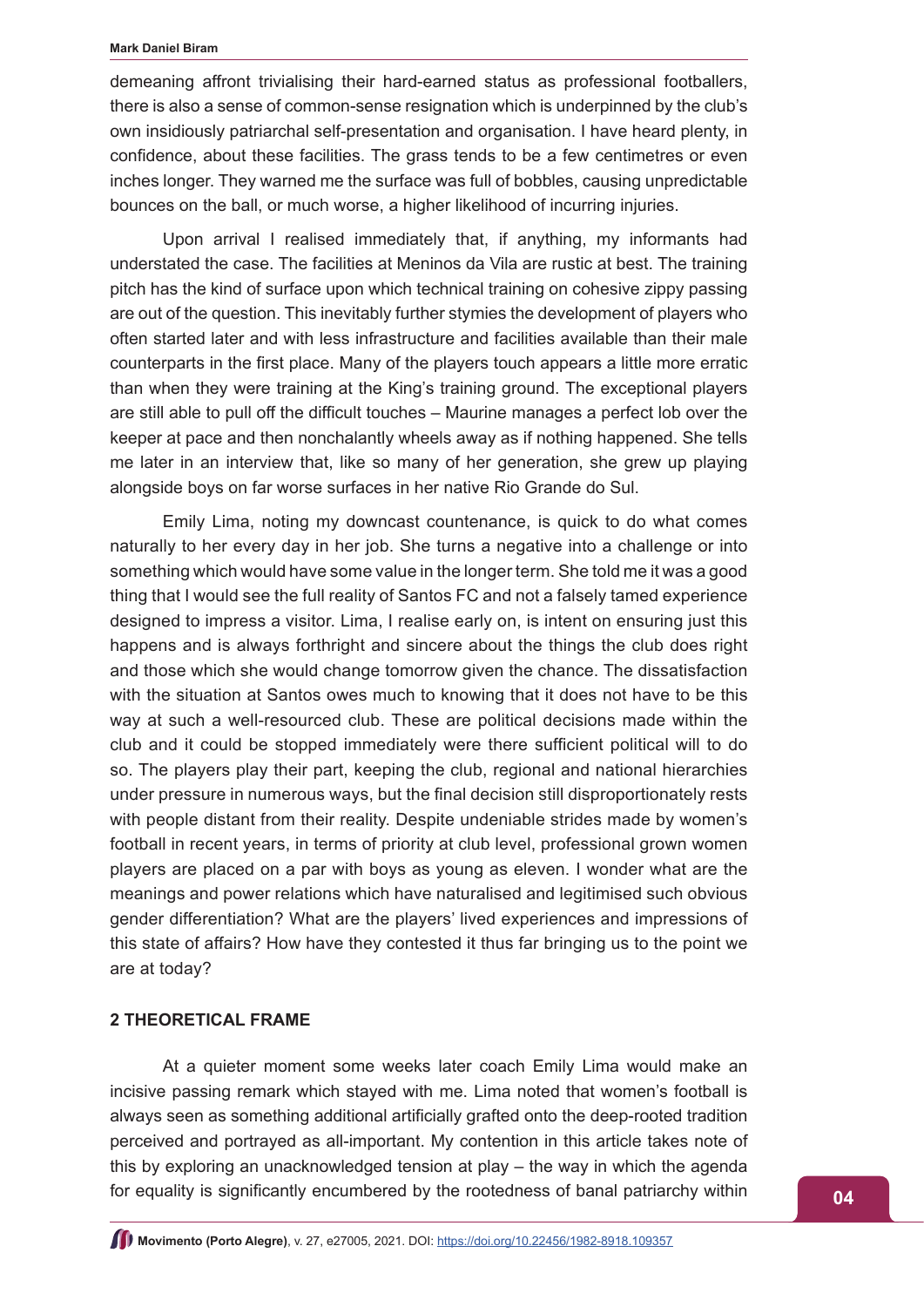clubs. This tends to dilute equality into something far less radical, more akin to inclusion (ELSEY; NADEL, 2019, p. 10).

# 2.1 BANAL PATRIARCHY

It struck me during fieldwork that many of the rooted attitudes and practices at the club often manifest themselves in banal and often unperceived ways, akin to Michael the concept of *banal nationalism* introduced by Billig (1995). For example the countless references to being bi-champions of the world on club merchandise or commemorated by two stars above the Santos club badge<sup>3</sup>. Billig's concept refers to everyday representations of national symbolism which contribute in often unacknowledged ways to buttressing a shared sense of national belonging. This concept lends itself well to football fandom, which is also rooted in collective identity. In this sense, this article registers less visible, everyday forms which are deeply ingrained and in insidious ways contribute more to upholding a gendered social order than more extreme or overt outbursts of sexism. These expressions of what I call *banal patriarchy* feed into a wider invented or at least embellished masculinised tradition which upholds a gendered social order. Female participation in football, by definition, subverts this, but the manifest imbalances provoked by a lack of female representation in positions of power mean banal patriarchy and the perceived masculine hegemony over club football can only be eroded gradually, particularly as much of the presence is unacknowledged.

# 2.2 THE SANTOS FC INVENTED TRADITION

To conceptualise the longevity and deep-rootedness the club discursively presents, Hobsbawm's notion of invented traditions is insightful as a theoretical frame. This will help explain away the selective omissions, inclusions and embellishments of the club's history. This discourse, clearly, is subject to analysis, contestation and reshaping from a range of interested actors. As Hobsbawm (2012, p. 1) argues "traditions which appear or claim to be old are quite often recent in origin". This is arguably the case with Santos FC. As of 2020 the club is 108 years old, having been born in 1912 within hours of the sinking of the Titanic. Hobsbawm's conceptualisation of invented traditions incorporates "traditions formally instituted within a brief and dateable period which establish themselves with great rapidity". He continues to state that they are "often of a ritual and symbolic nature, which seeks to inculcate certain values and norms of behaviour by repetition, automatically implying continuity with the past".

In this vein, much of the mythology dates back only as far as the period in which Pelé starred for the club, largely in the 1960s and 1970s and not beyond the length of a century as club discourse would have us believe. This was concurrent and interrelated with the establishment of Brazil as the gold standard of men's football. Counting these friendlies, often against non-professional opposition in novelty matches, King Pelé scored over a thousand goals for Santos FC – a round figure often invoked to prove his superiority over other football legends (GOLDBLATT, 2014; KNIJNIK, 2018).

<sup>3</sup> Similarly for many years the Brazilian women's national team played with five stars above the club insignia commemorating five men's World Cups. In the case of Santos' two "World" championships, this in reality commemorates an intercontinental play-off including only Europe.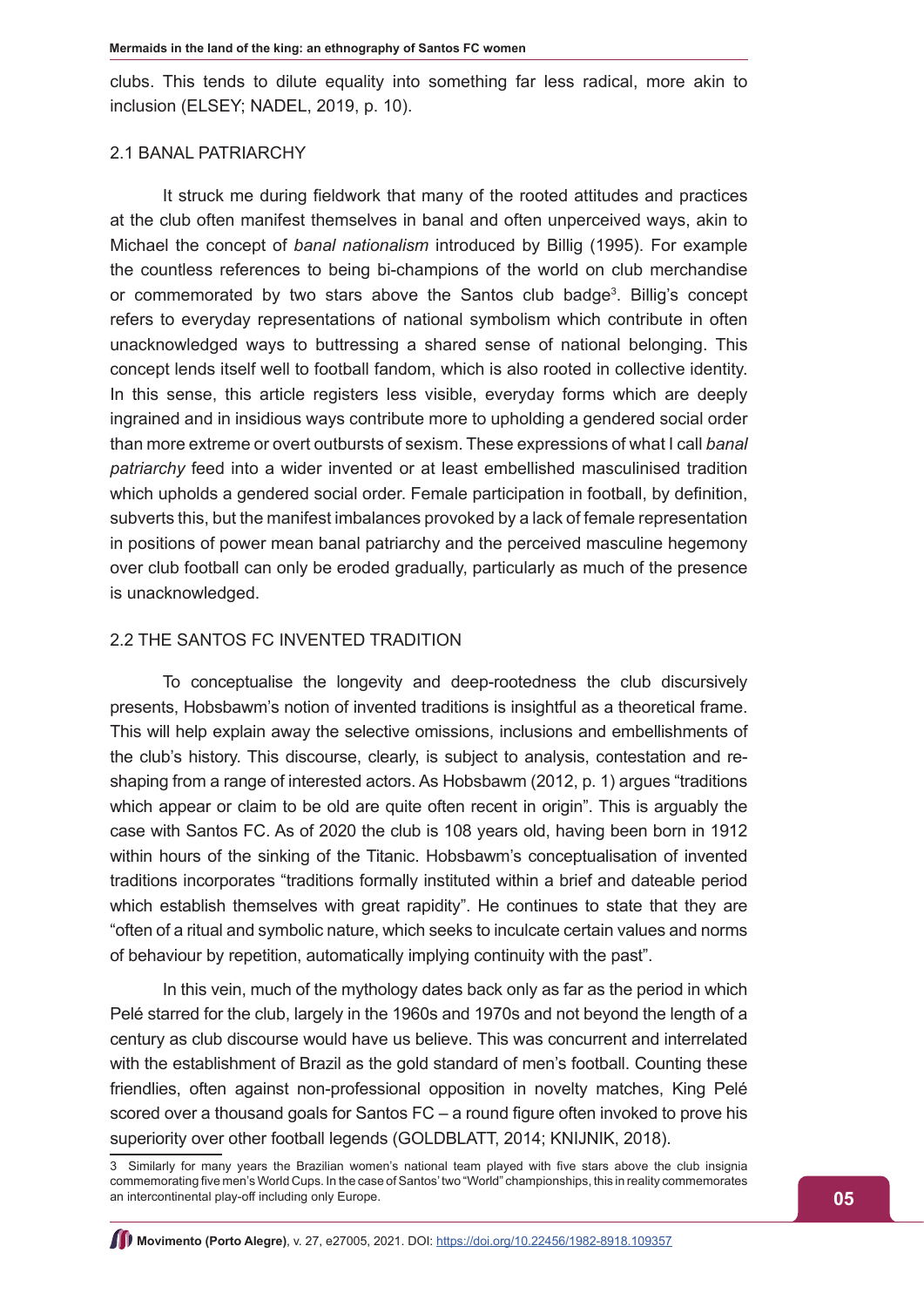# 2.3 THE OBSCURED TRADITION – WOMEN'S FOOTBALL AT SANTOS FC

The previous section explained how the masculinised tradition at Santos FC is discursively rooted in a relatively short period whilst insinuating itself to have a far longer history (HOBSBAWM, 2012). Similarly, the gendered tradition is accentuated by systematically obscuring the hidden history of women's football in Brazil, thus encouraging the misconception that women's football is something relatively new against a long tradition of men's football. A growing body of work recuperating the hidden history of women's football in Brazil (FRANZINI, 2005; GOELLNER, 2005; SALVINI; MARCHI JÚNIOR, 2013) and elsewhere on the continent (ELSEY; NADEL, 2019) emphasises these historical and structural injustices. For example, in 1941, the Conselho Nacional de Desportos (National Council for Sports) instituted Law 3.199. This legislation was fundamental in delimiting the sporting order for decades to come. One of its articles established the prohibition of female participation in various sporting activities, including football. This pernicious decree lasted until 1979. Whilst part of the embellished tradition of the club is trying to elongate its glory period, realistically the main golden period of Santos, upon which its embellished tradition is based, occurred while women's football was prohibited and from 1964 onwards under military dictatorship.

Nevertheless, it does not take much digging below the surface to realise that Santos Women have accrued plenty of their own cultural capital which could easily be highlighted more if the political will existed within the club. Structural inequalities often mean that the club's significant women players often spend less time with the club before flying the nest. Nonetheless, a significant step forward would surely be acknowledging the protagonism of women players and the significance of Santos in giving the Brazilian national team a base from which to build. From the team which reached Olympic and World Cup finals, Marta, Cristiane, Maurine, Aline Pellegrino, Érika and Maurine gained valuable competitive and formative experience with Santos. This is to say, Santos could easily note the symmetry of having had arguably the bestknown male and female player having played for them. Marta even achieved significant honours for the club forming part of the Santos squad that won the inaugural Copa Libertadores tournament<sup>4</sup>.

Traditions, imagined or otherwise, accrue currency over a period of time. In 2020 it is abundantly clear that Santos FC is still imagined within the club as a masculine space, to which as Emily Lima suggests, the women's team is merely a precarious appendage. There are certainly precedents in the club's recent history which suggest Lima's analysis is not an opinion but a fact. In 2012, Santos Women were performing well on a national and continental level. They had won the 2009 and 2010 Copa Libertadores and finished 3rd in the 2011 edition. They were reigning Paulista champions. The club's response to this success was to produce a raunchy calendar of the women's team, ostensibly to make the players "more marketable" (JORAS, 2015, p. 84) before proceeding to disband the team just three days after the calendar finished in 2012, coinciding with efforts to retain Neymar (GOLDBLATT, 2014; KNIJNIK, 2018).

<sup>4</sup> Marta has won the world player of the year award six times and has scored more goals than anyone (male or female) at World Cup tournaments.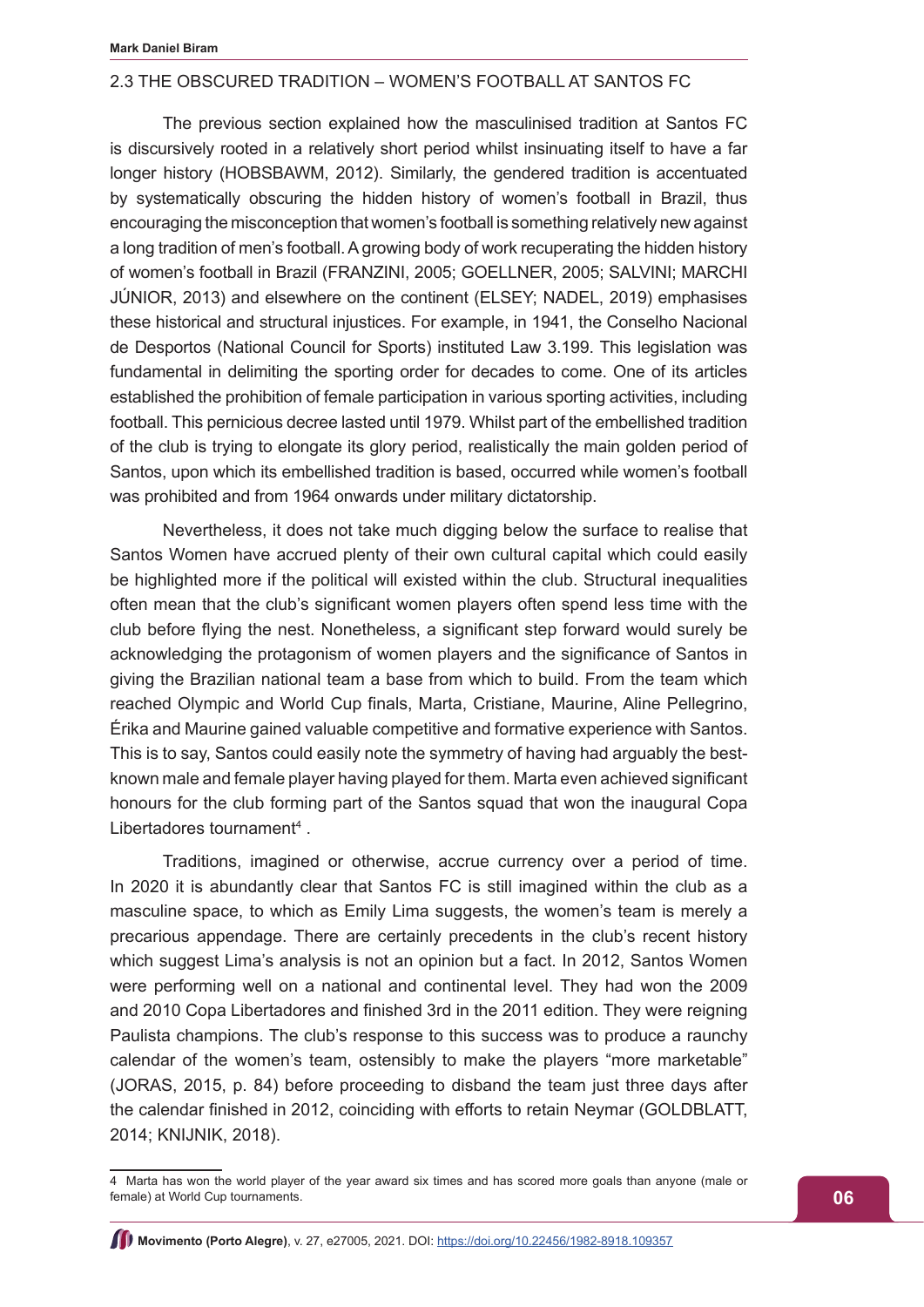In spite of the club hierarchy consistently undervaluing women's football, it does has a particular pull at the Vila Belmiro since the inaugural Women's Copa Libertadores was held in this stadium. They brushed aside rivals from across the continent scoring 42 goals and only receiving two across only six games. Large local crowds flocked to these games as Marta, at that time, was the reigning world player of the year, with Cristiane also nominated in the top three in the world. It is lamentable that this accrued social capital is not celebrated more. It is symptomatic of the sub-categorisation of women's football and of the threat having another continentconquering team poses to the deeply masculinised invented tradition of the club.

# **3 METHODOLOGY**

This article is based upon three months ethnographic fieldwork spent with Santos between October 2018 and February 2019. The results section presents several vignettes capturing episodes symptomatic of the strength of the masculinised invented tradition of the club and places them in tension with the everyday experiences of players. Owing to space, this article offers an abridged version of a full ethnographic account. It differentiates between how on the pitch and the training ground the players, by definition, are able to challenge hegemonic representations by emphasising athletic performance. Off the pitch the players are still deployed to promote a gendered vision in keeping with the club hierarchy's sexualised branding of the club as Sereias da Vila. Each episode is coloured by the unacknowledged influence of the club's invented tradition. For example, even the club's own branding has sought to feminise the team as sirens or mermaids, differentiating them from the hegemonic male version of the team. The gendering choice of Sereias as the team name is telling. Sereia is defined in the dictionary as being "from nordic mythology, a mytical sea creature with the head and trunk of a woman and the tail of a fish, conventionally depicted as beautiful with long flowing Golden hair" (OXFORD, 2020) or more figuratively as "any very attractive woman"<sup>5</sup> (MICHAELIS, 2020). In both definitions there is a clear focus on the physical appearance of women which continues a long tradition of the objectification of women playing football (BONFIM, 2019).

#### **4 RESULTS AND DISCUSSION**

The following section is separated into two parts – firstly the way the club represents women footballers – this is shown considering how the club organised the women's Paulista Final and two off-the-field commitments for Santos FC Women. Secondly, it considers how players' agency from their behaviour on the training ground to their involvement in formal and informal activism all goes towards proffering a significant discursive challenge to the aforementioned gendered representations from the first part.

4.1 WOMEN'S PAULISTA CHAMPIONSHIP FINAL

Upon my arrival the team faced an important end of season challenge – the final of the 2018 Paulista championship, predictably against Corinthians. The players

<sup>5</sup> Original quote: "qualquer mulher muito atraente".

**Movimento (Porto Alegre)**, v. 27, e27005, 2021. DOI:<https://doi.org/10.22456/1982-8918.109357>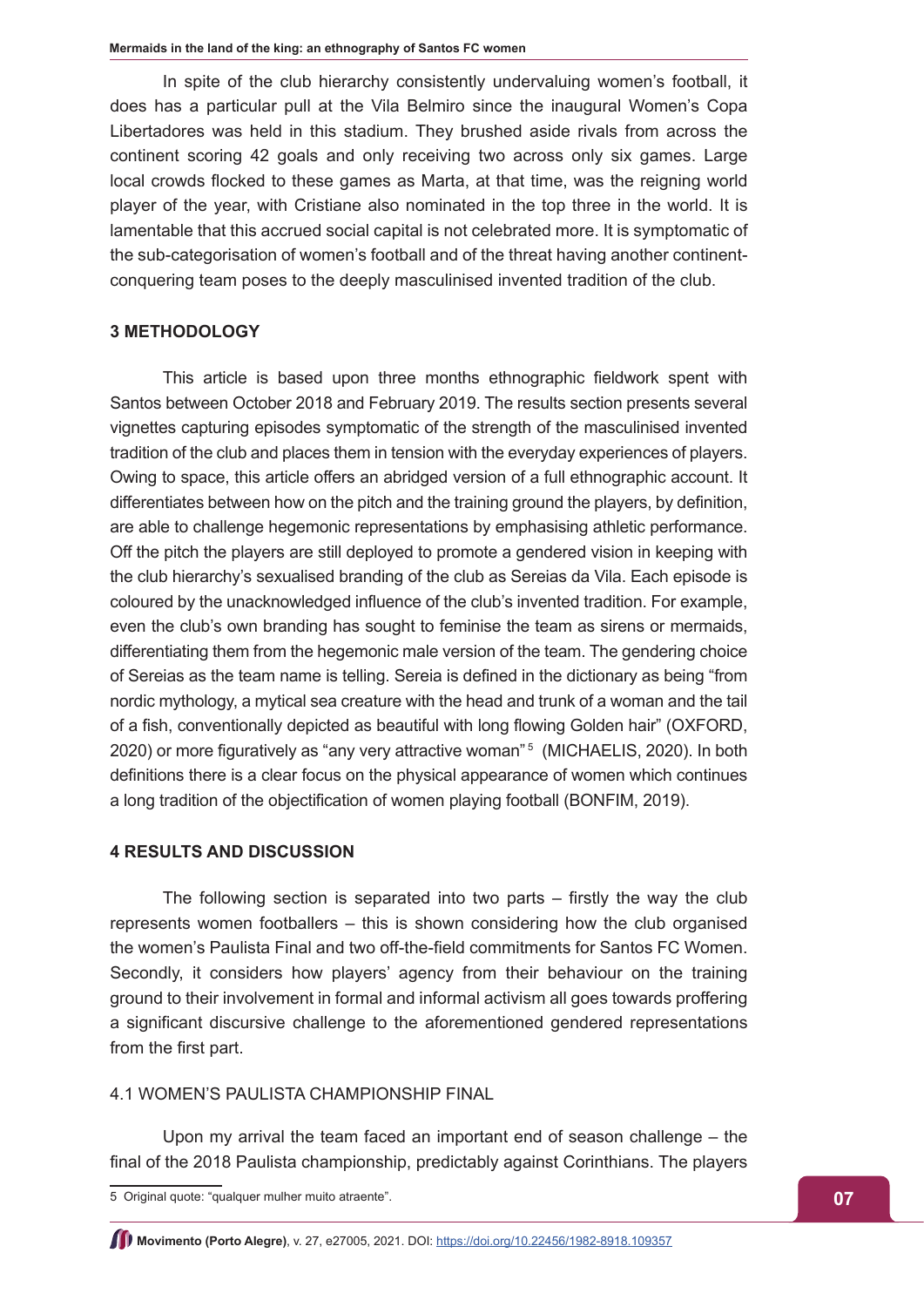#### **Mark Daniel Biram**

placed particular importance on this game, as it marks the end of an unwieldy tournament with two group stages, which were routinely dismissed as a "phoney war". Corinthians' and Santos' goal differences of +36 and +37 from a group of just seven teams suggests there have been a lot of dead rubber games. The players complain about this as they realise that the lack of truly competitive games is detrimental to their development.

The much-anticipated final was played over two games. The first game was played at Santos' Vila Belmiro stadium with the decisive second leg played at Parque São Jorge, part of Corinthians training facilities. Both games were free to the public attracting considerable crowds<sup>6</sup>. The game in Santos attracted the larger crowd with 13,867. This was a record for the Women's Paulista Championship. Players felt that this reflected improved efforts on the part of the club to publicise the game and the level of interest in equally balanced games. All over Santos in the week before the game there were posters and flags advertising the game.

During half-time, rather than concentrate on the game, some of the Santos substitutes are made to shoot numbered balls out into the crowd. Each number wins a prize. The prizes are tickets to a Santos men's game, a Santos men's shirt signed by the players, three visits to the King Pelé training ground, various club merchandise and then almost as an afterthought a signed Sereias da Vila shirt. Rather than taking the opportunity to promote solely the women's team at the Sereias game, the players are reminded once again that they are a sub-category of the club. It appears a small detail – perhaps going unnoticed by some fans, but the players' faces tell a story. Clearly, with the women's games structurally obligated to be free, it is not possible to offer tickets for the women's games as a prize. The occasion could have been used to celebrate a tournament which is much coveted by women players on the continent. Instead, this small detail concentrated on the tradition than fans are more familiar with – with a visit to the King's training ground and tickets to see the men play. The way the game is used as a sideshow with which to promote upcoming men's games detracts from the importance of a final. Nonetheless, Sereias da Vila would go on to win a joint-record fourth Paulista title, bringing them level with Juventus da Mooca and Ferroviária.

# 4.2 SEREIAS DA VILA IN THE COMMUNITY

Like most Brazilian clubs Santos is involved in the community in which it operates. The following section covers two initiatives – a visit to an NGO called Recycled Lives and a project to promote girls playing football called Girls on the Pitch.

#### 4.2.1 Recycled Lives (Vidas Recicladas)

Early during my visit I was invited to accompany the players to an engagement with Vidas Recicladas (Recycled Lives). Vidas Recicladas is an NGO which takes in (often-abandoned) street children for a period of time, and offers them wide-ranging psychological, emotional, social and economic support. Several women players are

<sup>6</sup> Clubs are unable to charge for games in the Paulista Championship as it attracts funding from a federal program fomenting the practice of sports, the Lei de Incentivo ao Esporte.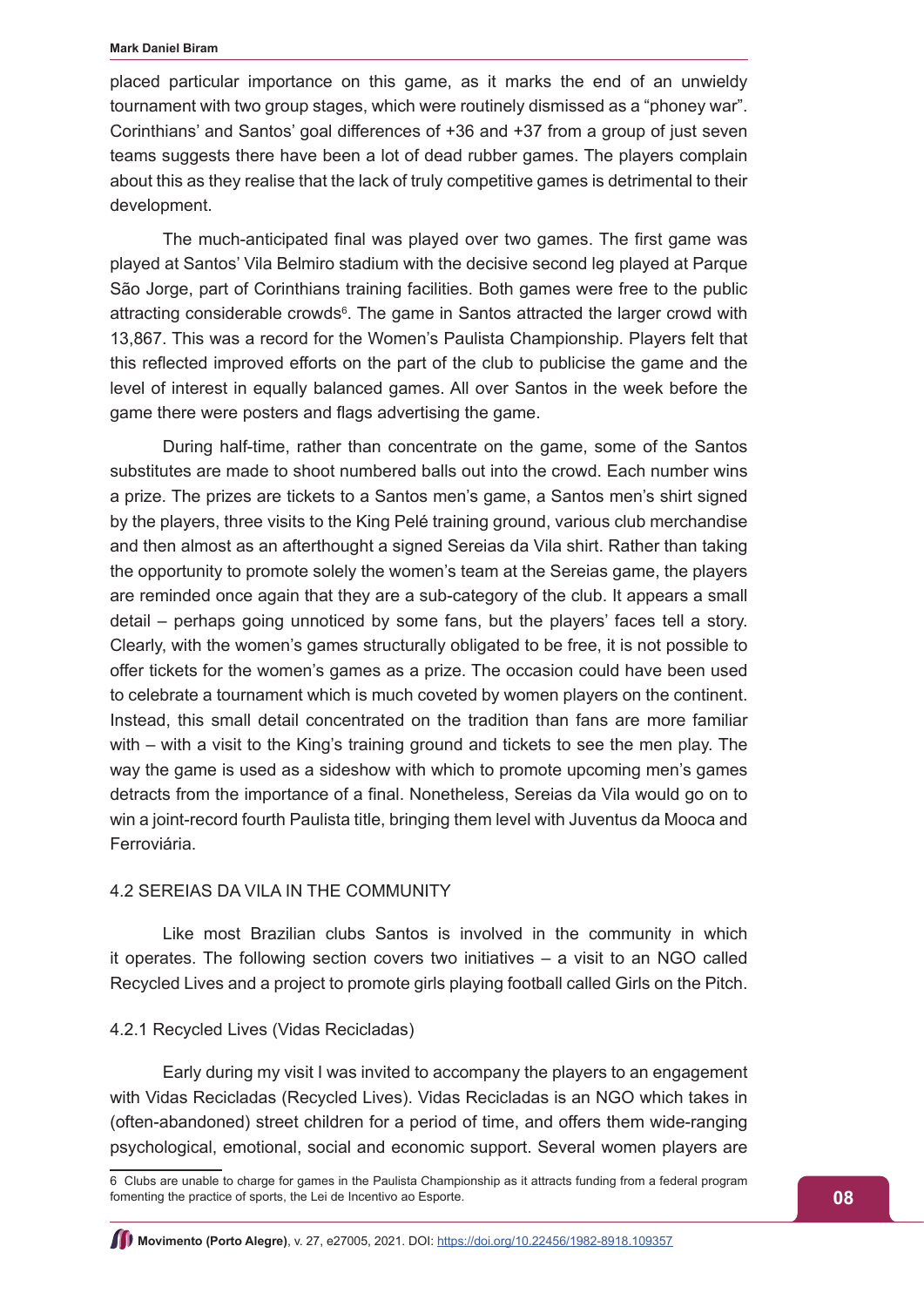enlisted to visit a large home in the city of Santos, where interviews will be carried out for television and photos will be taken for the press. Some players are more inclined than others to participate and say a few kind words. Others appears a little overwhelmed by the experience. Most of the larger Brazilian clubs now have active CSR policies or are aware of the need for the club to undertake a social role within the communities in which they operate. From the players' perspective, on one hand, visits like this are felt on a personal level particularly for players who have grown up in difficult circumstances.

Engaging in community work of this nature clearly has a function and gives something back to the community which makes Santos the large club it is. Nevertheless, I ask myself if this particular activity is knowingly or unknowingly rooted in gendered thinking. Perhaps perceptions of traditional gender roles were taken into consideration when choosing to send the players to a home of orphaned children. Equally, maybe it could just as easily be the men's team who were here. Nevertheless, in the absence of sufficient exposure which highlights the women players as athletes, this type of work could be the only television viewers or newspaper readers see of the players – and thus inadvertently it could reinforce gender stereotypes rather than challenge them. In defence of the club, players were involved in a number of other events which were more directly related to their athletic performance and fomenting the notion of women as athletes.

# 4.2.2 Girls on the Pitch (Meninas en Campo)

In this vein for example, I was also attended an event where Santos FC signed an agreement together with the University of São Paulo and the Girls on the Pitch project (Meninas em Campo) committing the club and its partners to help develop female players in the 11-17 age range. Without doubt this places Santos FC as a pioneer offering provision for these age groups. Elsewhere, this type of initiative remain almost non-existent. This reminds me of various players' comments. Tayla, for example, casually explained she is the "typical" example of a player who learnt her trade playing on the streets.

From one perspective I am clearly receiving a sanitised version of Santos FC but from another it is clear that there is a progressive force that is pressing larger clubs like Santos into taking some of the necessary steps to grow youth team football for Brazilian girls. There is a possibility this type of initiative will have a snowball effect as competing clubs do not wish to allow Santos an easy propaganda victory. The competitive instinct of clubs in not allowing their rivals to achieve something before them may cause further positive action. In this regard, Santos are to be congratulated for pushing this initiative – they were the first to do so and were not cajoled or blackmailed into doing so. This reminds me that each club, even when they have an embellished tradition which systematically privileges masculinity, is influenced by progressive actors inside and outside who push quietly for this type of gradual progress. The project places emphasis on social formation as well as football, an aspect which has traditionally been much neglected during the growth periods in men's football. Beyond this it is an area which is of fundamental importance given the backgrounds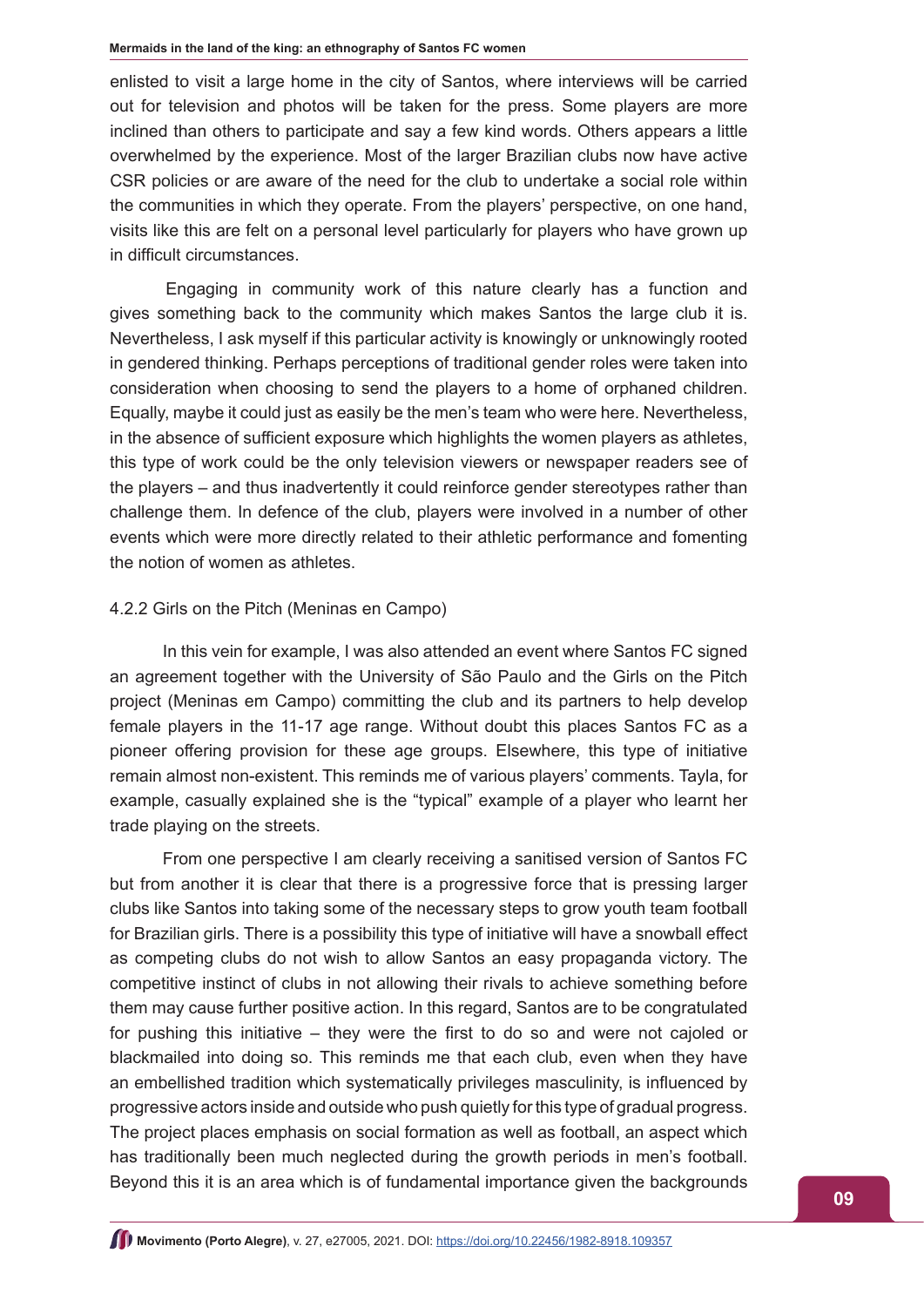many of the players come from. A football career is relatively short and there are no guarantees of further employment after finishing as a player – particularly for women, who until recently have been systematically excluded from coaching roles in the game. Again, Santos uses the players to promote itself as a progressive institution. On this occasion it is laudable but again is outside of promoting the players' athletic performance – the area which truly undermines and/or destabilises male hegemony. My time with the players on the training ground gave me the strongest indication of the plural realities of women's football, outside of cliched representations.

# 4.3 SEREIAS ON THE TRAINING GROUND

Each morning on the training ground there is an atmosphere of joviality. Thus far, club engagements have seen the women presented as a sub-category of the men's team. Indeed, even at their own matches women players were used to hand out prizes largely connected with the male team.

These clear attempts to differentiate and present the women's team as qualitatively divergent from the men's team defends hegemonic masculinity (CONNELL, 1993). In the words of Butler (2011, p. 17) "the cultural matrix through which gender identity has become intelligible requires that certain kinds of 'identities' cannot 'exist' – that is, those in which gender does not follow from sex and those in which the practices of desire do not 'follow' from either sex or gender". This explains the playing down of players' athletic performativity. It explains why the club invites prize-winners to see the men train but not the women. In this vein, the following sections highlight how the everyday behaviour, self-image and aspirations of the players present a more heterogeneous picture of reality, breaking with cliched feminised narratives and thus, if given due attention, have the potential to de-stabilise dominant gender binaries.

From the outset, numerous players are larking around prior to the commencement of the training session. One of the players gleefully blasts a ball as hard as they can at the back of another player's head to uproarious laughter. The lack of surprise suggests this kind of juvenile antics happens quite often. There are 34 players in an unwieldy Santos squad – a mix of highly established internationals who have plied their trade in other countries, players with a solid reputation within Brazil and hopefuls who aspire to break into the first team and make a career from the game. Many of these hopefuls have been uprooted from their home states to try their luck at Santos. There are clearly cliques within the group whereby the more established exude self-confidence whereas others know their future is far from guaranteed. Some of the veteran players take the time to help integrate the newer ones and offer them someone to confide in when things get difficult.

Whilst at the Copa Libertadores tournament in Manaus the players' training was based at the facilities of 3B<sup>7</sup>. There is an atmosphere that is slightly different. The change of environment is a double-edged sword. The players each try to feign the calm that is needed at a large tournament. Equally, the team is genuinely enjoying being away from home in a continental tournament. The players laugh and joke

<sup>7 3</sup>B is the Manaus based team of Dom Bosco Brasil Bindá. He lent his facilities to teams competing in the 2018 Copa Libertadores in Manaus.

**Movimento (Porto Alegre)**, v. 27, e27005, 2021. DOI: <https://doi.org/10.22456/1982-8918.109357>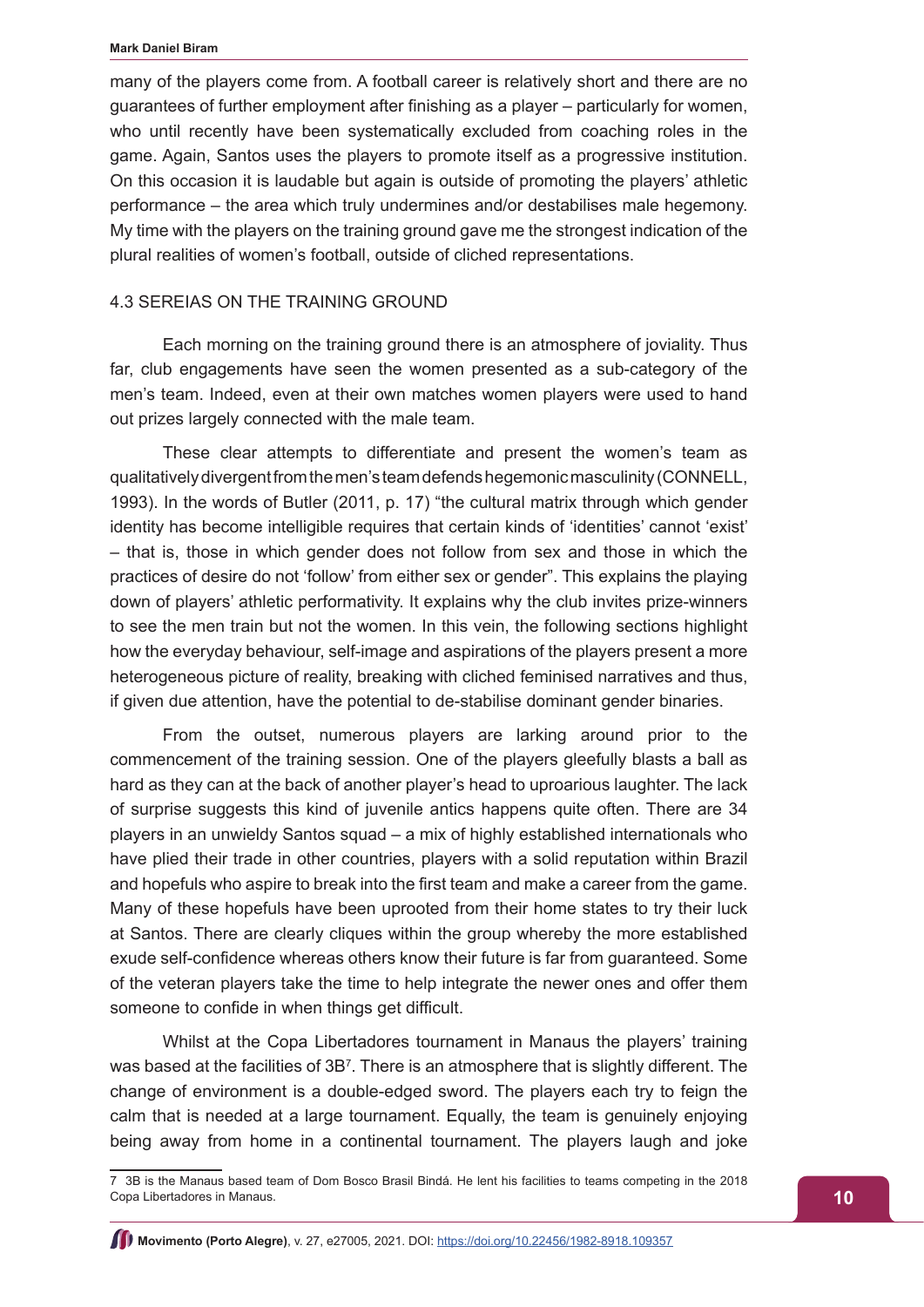through the session. Notably, at the end they ambush the club's Press Attaché Vitor Anjos. Four or five players grab Anjos before taking out a razor and forcibly shaving off his moustache. Anjos struggles briefly in between laughing before realising he has little chance, being overpowered by five or six players. A few minutes later he is left half-shaven looking somewhat ridiculous. The players explain that this was an agreed penitence of a bet they had (and won) with Anjos. Anjos shakes his head and tries to look surprised or upset. The players are no shrinking violets and are prepared to stand up for themselves. This again seems to typify how distant the reality of the players is from the hyper-feminised club representations of the Sereias. Indeed, the everyday atmosphere with the players is more akin to the detailed description offered by Hunter Davies in his seminal text *The Glory Game* (1973), after spending a period of time with Tottenham Hotspur in the 1970s. The training ground performance is just that – a performance. It is not necessarily representative of how the players would ideally behave as individuals, however it does represent the way they choose to present themselves on the training ground as a collective. They present themselves as tough but with a sense of humour. In the case of some players, it is only when they are isolated in a different setting for interviews that they break with the matrix of behaviour expected on the training ground. Nonetheless, it is noteworthy that the tone for this expected behavioural pattern is set by the players themselves.

# 4.4 COLLECTIVE STRUGGLE ON AND OFF THE PITCH

Football, by its nature, offers varying levels of job stability dependent upon previous experience and accrued agency within the game. Goalkeeper and Activist Thais Picarte is the first to admit that the conditions at Santos are superior to those at many other clubs in Brazil in this regard, however she continues working tirelessly for players across the region. Picarte is a director for the FENAPF (National Federation of Professional Athletes and is also the Vice-President of SIAFMSP (The Union of Professional Athletes for São Paulo). Beyond this she is involved in the Guerreiras project. Guerreiras is an international movement aimed at fomenting gender equality and challenging discrimination by bringing together activists, academics and athletes (ANJOS *et al.*, 2018).

In her work for FENAPF Picarte is engaged in the gradual struggle to professionalise Brazilian women's football. Despite rhetoric to the contrary, Picarte is quick to underline how the Brazilian tournament, whilst improving, is still a long way from being a professional tournament. It allows amateur teams to compete, some of whom pay the players badly if at all. Picarte laments how only two teams – Santos and São Paulo – entirely register their players, allowing them to accrue pension benefits and suchlike. Others tend to only register certain star players and then fill up the rest of the squad with amateurs. This type of practice is clearly divisive and has the effect of diverting players from their common interest. Picarte is absolutely clear that the common interest must come first. She realises that whilst elite players can forge a more comfortable career outside Brazil, that the great majority of Brazilian women players are subject to the conditions within the country. Picarte believes firmly that the debate in Brazil has moved on. She summarises that it is now much less about "being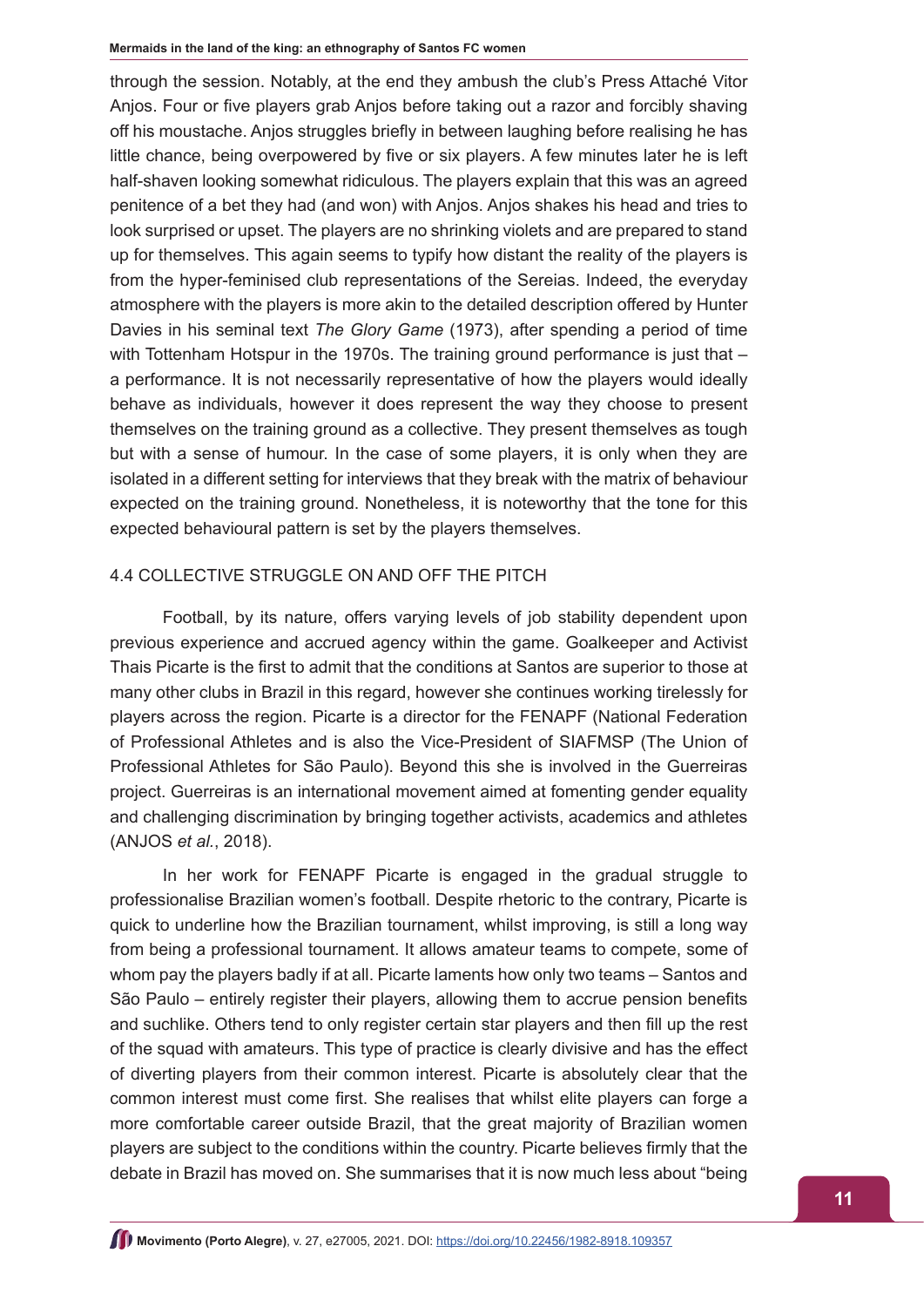a lesbian or not" and she argues that prejudice has taken refuge in the logic of the market. Contractual conditions have remained stagnant for two decades she argues, with the justification always being the vicious circle that claims women's football does not generate sufficient income as it is never promoted enough to do so.

On the training ground there is appreciation of the type of work Picarte does, but also a barely disguised trepidation as to how such activism would be perceived were younger players to get involved. Similarly, players often cite the advances made to the Paulista tournament under the control of ex-Santos player Aline Pellegrino. Regarding union struggles, it is difficult to build the level of solidarity necessary with players, on one level, competing with one another for short flexibilised contracts. Conversely, given the divisive contractual situation, the sense of solidarity between the players is all the more admirable. Many of the players know that they are ultimately playing a long game and that real change will only come with further representation from ex-women players and/or more allies on both the boards of federations and clubs.

#### **5 CONCLUSION**

This article has considered how the rootedness of male hegemony affects everyday practice within one of Brazil's prestige clubs Santos FC. It has argued that the omnipresence of banal patriarchy within the club has meant that the incorporation of women's football has always felt like – in the words of Emily Lima – "something extra grafted onto the male tradition" of the club. The strength of male hegemony – largely personified by the King Pelé – means that even a women's team which has achieved significant honours and is a pioneer at a national and continental level is barely incorporated into the club's mythology. The strength of the Santos FC invented tradition is such that using the women players to hand out prizes to watch men's games is seen as banal rather than overtly discriminatory or demeaning. Similarly, reserving the best training facilities for the men's team and sending the women's team to train with children is also seen by some as a normalised occurrence rather than plainly prejudicial. On the other hand, the women's team are habitually given "equal opportunity" when it comes to promoting Santos in the community. Indeed, duties involving children seem to be disproportionately allotted to the Sereias.

The second part is symptomatic of how the players proffer two challenges to male hegemony – firstly through their athletic performance which inherently destabilises the matrix. By being involved in a sphere still seen as eminently male, they inherently weaken certain limits of an activity seen as exclusively male and they also break with the idealised image of femininity which the club attempts to present with its Sereias branding. Secondly by continuing to campaign for further recognition through activism. Players are achieving representation at federation level, within clubs and on the coaching side of their respective clubs. The previous couple of decades have seen women gain a toehold within Brazil's clubs, through the policy requiring clubs to have a functioning women´s division/team and through societal pressure and the players' own efforts. For this to become further consolidated clubs will need to proactively incorporate women players into their discursive mythology. One of the clubs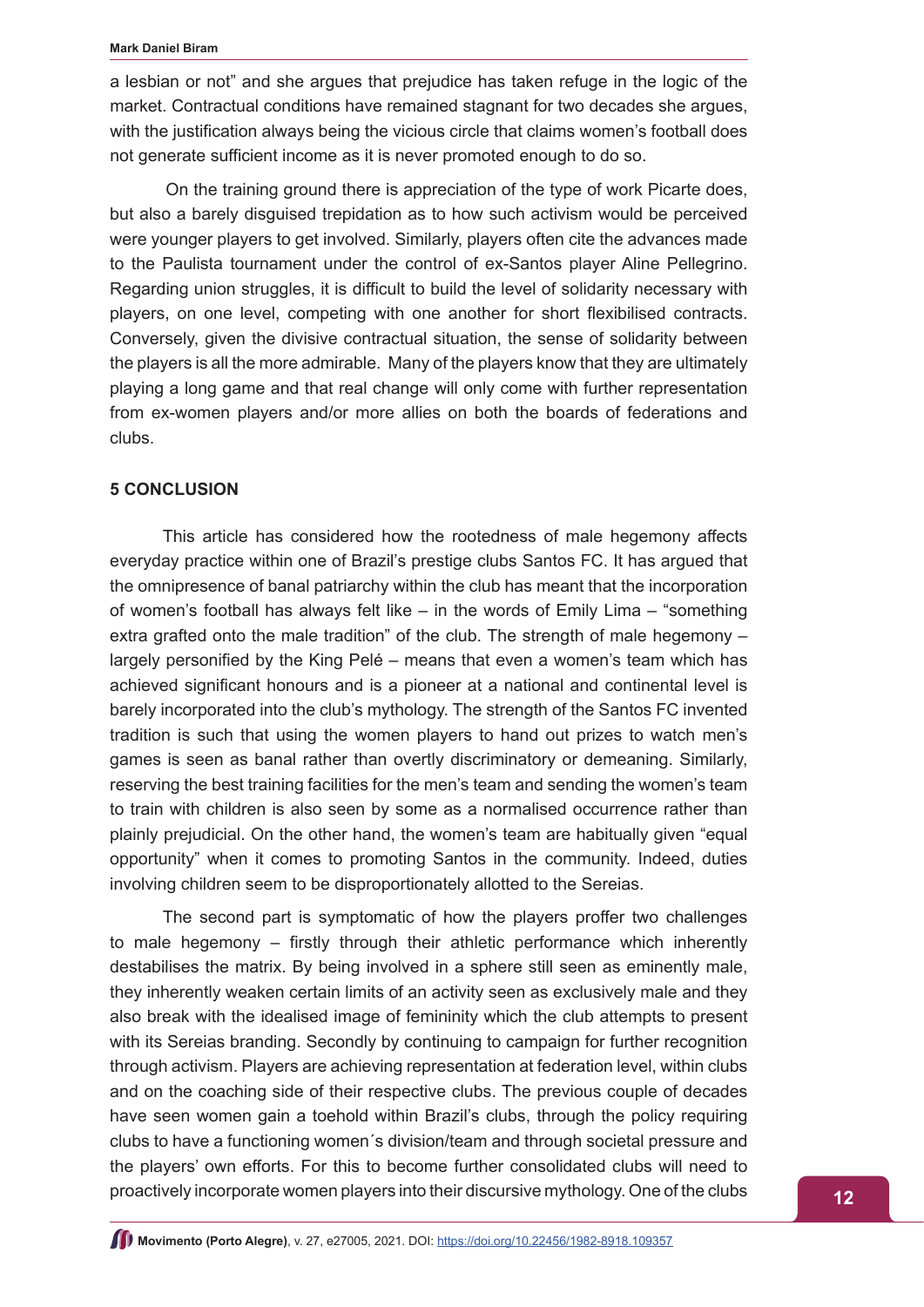where this is most feasible is Santos, which has in some sense been more proactive than other clubs in the past couple of decades. Nonetheless, their significant role in providing players to the Brazilian national team which reached Olympic and World Cup finals are significantly underplayed. Instead of being emphasised as outstanding achievements of a generation that achieved so much with so little, women players are ignored at the expense of the hegemonic masculinised tradition.

When I spoke to Angelina Costantino, an 18-year old prodigy who is already a first-team regular for Santos and a fixture in Brazil's under-21 setup, she inversed the habitual pessisism about the potential of women's football asking me to imagine how much Sereias had achieved in spite of all the barriers and wondered just how much further they could go with the right conditions. Revealing of both the barriers that remain and of the potential of the women's game, Angelina asked rhetorically "imagine how popular we could be if we were treated equally". Tellingly the rhetorical question had a conditional structure that suggested it was not on the cards in the foreseeable future, however, it did seem symptomatic of a newly emboldened type of player, benefitting from the struggles of the previous generation.

# **REFERENCES**

ANJOS, Luiza Aguiar dos. *et al*. Guerreiras Project: futebol e empoderamento de mulheres. **Revista Estudos Feministas**, v. 26, n. 1, e44154, 2018. DOI: <https://doi.org/10.1590/%25x>

BILLIG, Michael. **Banal nationalism**. London: Sage, 1995.

BOCKETTI, Gregg. **The invention of the beautiful game: football and the making of modern brazil.** Gainesville: University Press of Florida, 2016. DOI: [https://doi.org/10.2307/j.](https://doi.org/10.2307/j.ctvx06xmt) [ctvx06xmt](https://doi.org/10.2307/j.ctvx06xmt)

BONFIM, Aira. **Football Feminino entre festas esportivas, circos e campos suburbanos:** uma história social do futebol praticado por mulheres da introdução à proibição (1915-1941). 2019. 213 f. Dissertação (Mestrado) – Escola de Ciências Sociais da Fundação Getulio Vargas, Programa de Pós-Graduação em História, Política e Bens Culturais, Rio de Janeiro, 2019.

BUTLER, Judith. **Gender trouble:** Feminism and the subversion of identity. New York: Routledge, 2011.

CONNELL, Robert. **Masculinities**. London: Polity, 1993.

DAVIES, Hunter. **The glory game**. London: Random House, 1973.

ELSEY, Brenda; NADEL, Joshua. **Futbolera:** A History of Women and Sports in Latin America. Austin: University of Texas, 2019.

FRANZINI, Fábio. Futebol é "coisa para macho"?: Pequeno esboço para uma história das mulheres no país do futebol. **Revista brasileira de história**, v. 25, n. 50, p. 315-328, 2005.

GOELLNER, Silvana Vilodre. Mulheres e futebol no Brasil: entre sombras e visibilidades. **Revista Brasileira de Educação Física e Esporte**, v. 19, n. 2, p. 143-151, 2005.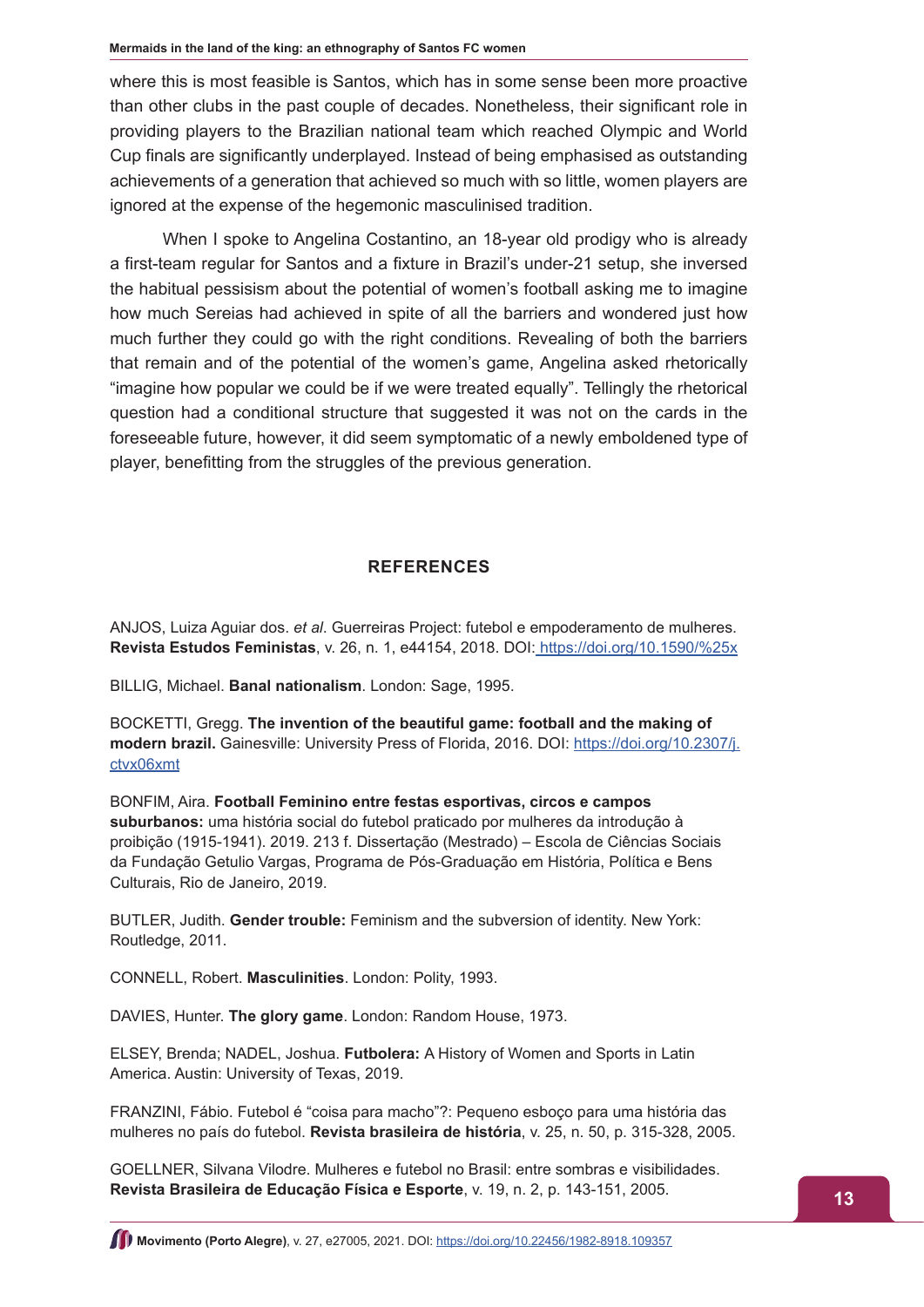GOLDBLATT, David. **Futebol Nation:** A footballing history of Brazil. London: Penguin, 2014.

HELAL, Ronaldo; SOARES, Antônio Jorge Gonçalves; LOVISOLO, Hugo. **A invenção do país do futebol:** mídia, raça e idolatria. Rio de Janeiro: Mauad, 2001.

HOBSBAWM, Eric. Introduction: The Invention of Tradition. *In:* HOBSBAWM, E.; RANGER, T. **The invention of tradition**. Cambridge: Cambridge University, 2012. p. 1-16.

JORAS, Pamela Siqueira. **Futebol e mulheres no Brasil:** a história de vida de Aline Pellegrino. 2015. 128 f. Dissertação (Mestrado) – Programa de Pós-Graduação em Ciências do Movimento Humano, Escola de Educação Física, Fisioterapia e Dança, Universidade Federal do Rio Grande do Sul, Porto Alegre, 2015.

KITTLESON, Roger. **The Country of Football:** Soccer and the making of Modern Brazil. Berkeley: University of California, 2014.

KNIJNIK, Jorge. **The World Cup Chronicles:** 31 Days that Rocked Brazil. Sydney: Fair Play, 2018.

MICHAELIS. **Michaelis Dicionário do Português Brasileiro**. Available at: [http://michaelis.](http://michaelis.uol.com.br/) [uol.com.br/](http://michaelis.uol.com.br/). Accessed: Aug 10, 2020.

OXFORD. **Oxford English Dictionary.** Available at: <https://www.oed.com/>Accessed: Aug 10, 2020.

RIAL, Carmen. El invisible (y victorioso) fútbol practicado por mujeres en Brasil. **Nueva Sociedad**, n. 248, p. 114-126, 2013.

SALVINI, Leila; MARCHI JÚNIOR, Wanderley. Uma história do futebol feminino nas páginas da Revista Placar entre os anos de 1980-1990. **Movimento**, v. 19, n. 1, p. 95-115, 2013.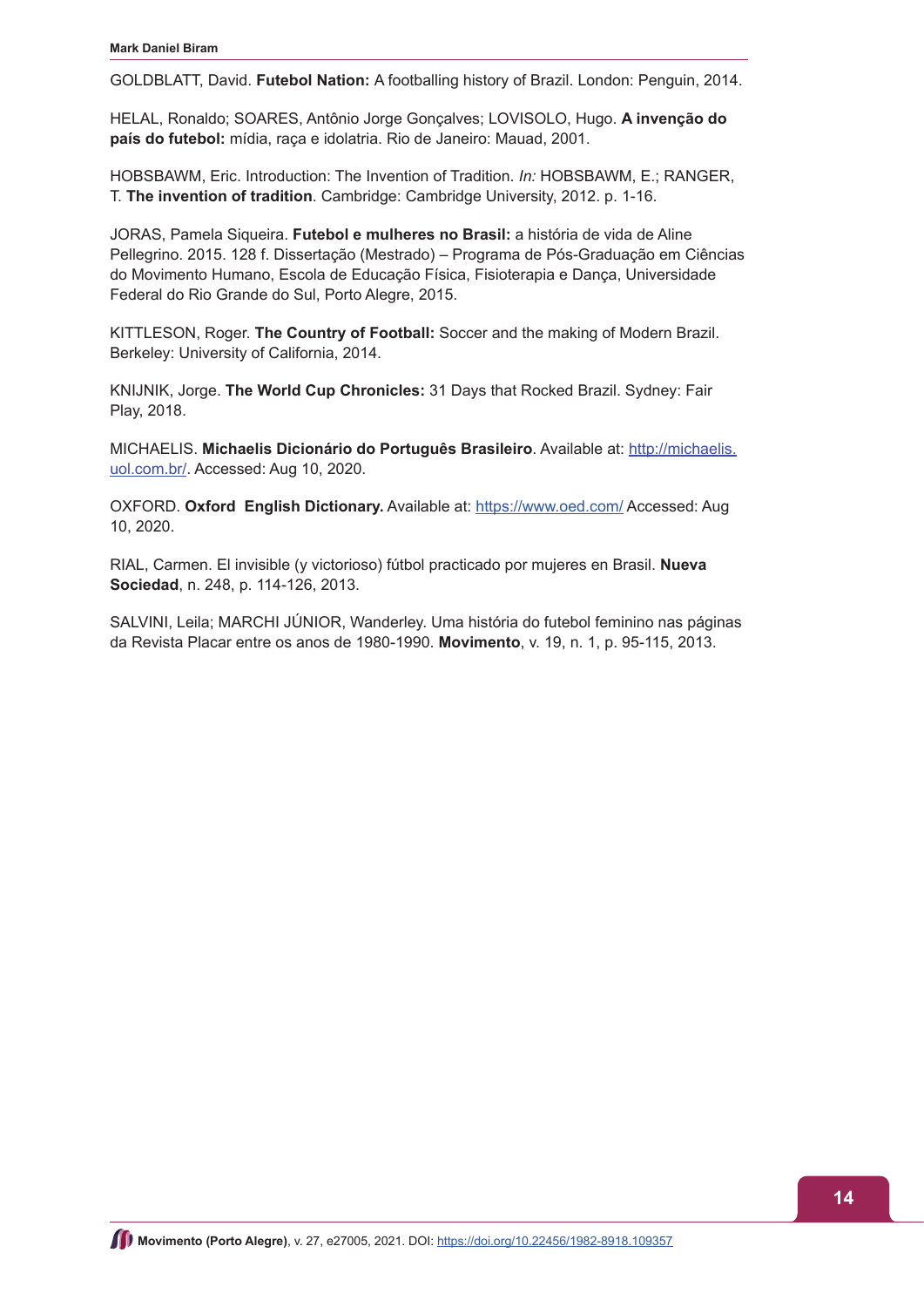<span id="page-14-0"></span>

**Resumo:** Baseado em três meses de pesquisa de campo com o time feminino do Santos Futebol Clube, este artigo considera como as jogadoras negociam as tensões entre as inventadas tradições de gênero e a inclusão feminina no clube. Usando o conceito de Hobsbawm de Tradições Inventadas e adaptando a noção desenvolvida por Billig de Nacionalismo Banal para a ideia de Patriarcado Banal, o artigo explora as experiências de jogadoras com um dos mais emblemáticos clubes do Brasil. Enquanto os homens deixam de ter o monopólio dos clubes oficiais de futebol, esta pesquisa conclui que a incorporação do capital cultural acumulado do futebol feminino a clubes como Santos é imprescindível para desestabilizar a percepção de tradição e história somente masculina dos clubes.

**Palavras chave:** Futebol. Relatório de pesquisa. Etnografia

**Resumen:** Basado en tres meses de trabajo de campo con el equipo femenino del Santos Fútbol Club, este artículo considera cómo negocian las jugadoras las tensiones entre las inventadas tradiciones de género y la inclusión femenina en el club. Utilizando el concepto de Tradiciones Inventadas de Hobsbawm y adaptando la noción desarrollada por Billig de Nacionalismo Banal a la idea de Patriarcado Banal, el artículo explora las experiencias de las jugadoras en uno de los más emblemáticos equipos de Brasil. Al paso que los hombres dejan de tener el monopolio sobre los clubes oficiales de fútbol, esta investigación concluye que la incorporación del capital cultural acumulado del fútbol femenino a clubes como el Santos es imprescindible para desestabilizar la percepción de tradición e historia eminentemente masculina de los clubes.

**Palabras clave:** Fútbol. Informe de investigación. Etnografía.